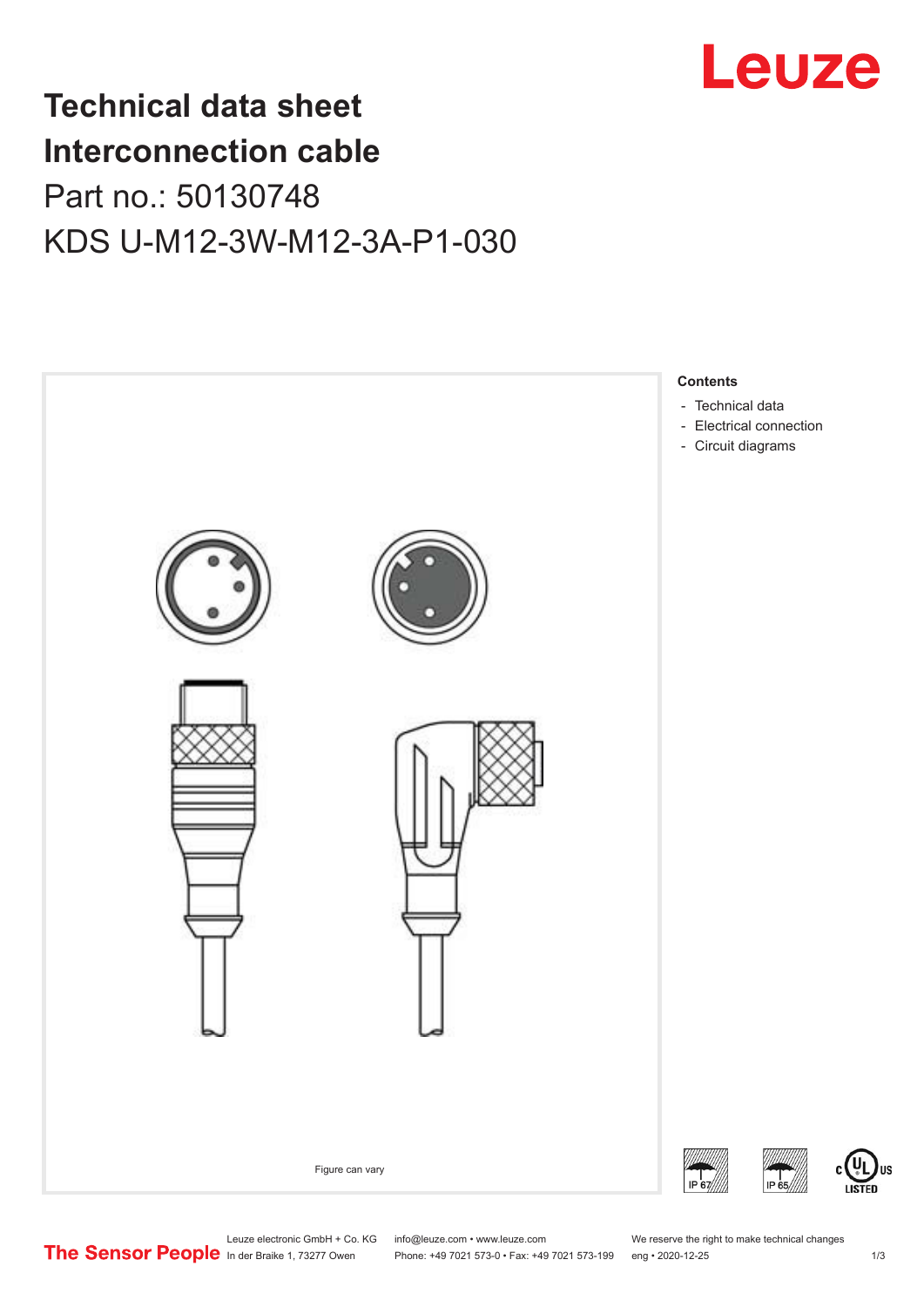## <span id="page-1-0"></span>**Technical data**

#### **Connection**

| <b>Connection 1</b>               |                                                                                                                                                                                                                                |
|-----------------------------------|--------------------------------------------------------------------------------------------------------------------------------------------------------------------------------------------------------------------------------|
| <b>Type of connection</b>         | Connector                                                                                                                                                                                                                      |
| <b>Thread size</b>                | M12                                                                                                                                                                                                                            |
| <b>Type</b>                       | Female                                                                                                                                                                                                                         |
| No. of pins                       | 3-pin                                                                                                                                                                                                                          |
| Encoding                          | A-coded                                                                                                                                                                                                                        |
| Version                           | Angled                                                                                                                                                                                                                         |
| <b>Connection 2</b>               |                                                                                                                                                                                                                                |
| <b>Type of connection</b>         | Connector                                                                                                                                                                                                                      |
| <b>Thread size</b>                | M <sub>12</sub>                                                                                                                                                                                                                |
| <b>Type</b>                       | Male                                                                                                                                                                                                                           |
| No. of pins                       | 3-pin                                                                                                                                                                                                                          |
| Encoding                          | A-coded                                                                                                                                                                                                                        |
| Version                           | Axial                                                                                                                                                                                                                          |
| Cable properties                  |                                                                                                                                                                                                                                |
| <b>Number of conductors</b>       | 3 Piece(s)                                                                                                                                                                                                                     |
| Wire cross section                | $0.34 \, \text{mm}^2$                                                                                                                                                                                                          |
| <b>AWG</b>                        | 22                                                                                                                                                                                                                             |
| Sheathing color                   | <b>Black</b>                                                                                                                                                                                                                   |
| <b>Shielded</b>                   | <b>No</b>                                                                                                                                                                                                                      |
| Silicone-free                     | Yes                                                                                                                                                                                                                            |
| Cable design                      | Interconnection cable                                                                                                                                                                                                          |
| Cable diameter (external)         | $4.3 \text{ mm}$                                                                                                                                                                                                               |
| Cable length                      | 3,000 mm                                                                                                                                                                                                                       |
| <b>Sheathing material</b>         | <b>PUR</b>                                                                                                                                                                                                                     |
| Wire insulation                   | <b>PUR</b>                                                                                                                                                                                                                     |
| <b>Traverse rate</b>              | Max. 3.3 m/s with horiz. traverse path of<br>5m and and max, acceleration of 5m/s <sup>2</sup>                                                                                                                                 |
| Suitability for drag chains       | Yes                                                                                                                                                                                                                            |
| Properties of the outer sheathing | Free of CFC, cadmium, silicone, halogen<br>and lead, matt, low-adhesion, abrasion-<br>resistant, easily machine-processable                                                                                                    |
| Resistance of the outer sheathing | Hydrolysis and microbe resistant, good<br>oil, gasoline and chemical resistance in<br>accordance with VDE 0472 part 803 test<br>B, flame retardant in accordance with UL<br>1581 VW1 / CSA FT1 / IEC 60332-1,<br>IEC 60332-2-2 |
| <b>Torsion suitability</b>        | ±180° / m (max. 2 mio. cycles with 35<br>cycles / min)                                                                                                                                                                         |

#### **Mechanical data**

| <b>Width across flats</b>                                       | $13 \text{ mm}$          |
|-----------------------------------------------------------------|--------------------------|
| Net weight                                                      | 114 a                    |
| <b>Bending cycles</b>                                           | 5,000,000 Piece(s)       |
| Bending radius, flexible laying, min.                           | Min. 10 x cable diameter |
| Bending radius, stationary laying, min. Min. 5 x cable diameter |                          |

#### **Environmental data**

| Ambient temperature, operation,<br>flexible use   | $-2580 °C$ |
|---------------------------------------------------|------------|
| Ambient temperature, operation,<br>stationary use | $-4080 °C$ |

#### **Certifications**

| Degree of protection  | IP 65   |
|-----------------------|---------|
|                       | IP 67   |
| <b>Certifications</b> | c UL US |

#### **Classification**

| <b>Customs tariff number</b> | 85444290 |
|------------------------------|----------|
| eCl@ss 5.1.4                 | 27279201 |
| eCl@ss 8.0                   | 27279218 |
| eCl@ss 9.0                   | 27060311 |
| eCl@ss 10.0                  | 27060311 |
| eCl@ss 11.0                  | 27060311 |
| <b>ETIM 5.0</b>              | EC001855 |
| <b>ETIM 6.0</b>              | EC001855 |
| <b>ETIM 7.0</b>              | EC001855 |

## **Electrical connection**

#### **Connection 1**

| Type of connection | Connector |
|--------------------|-----------|
| <b>Thread size</b> | M12       |
| <b>Type</b>        | Female    |
| No. of pins        | $3 - pin$ |
| Encoding           | A-coded   |
| Version            | Angled    |

#### **Pin Pin assignment**

| 1              | $V +$     |
|----------------|-----------|
| $\overline{3}$ | $V -$     |
| 4              | <b>NO</b> |



Leuze